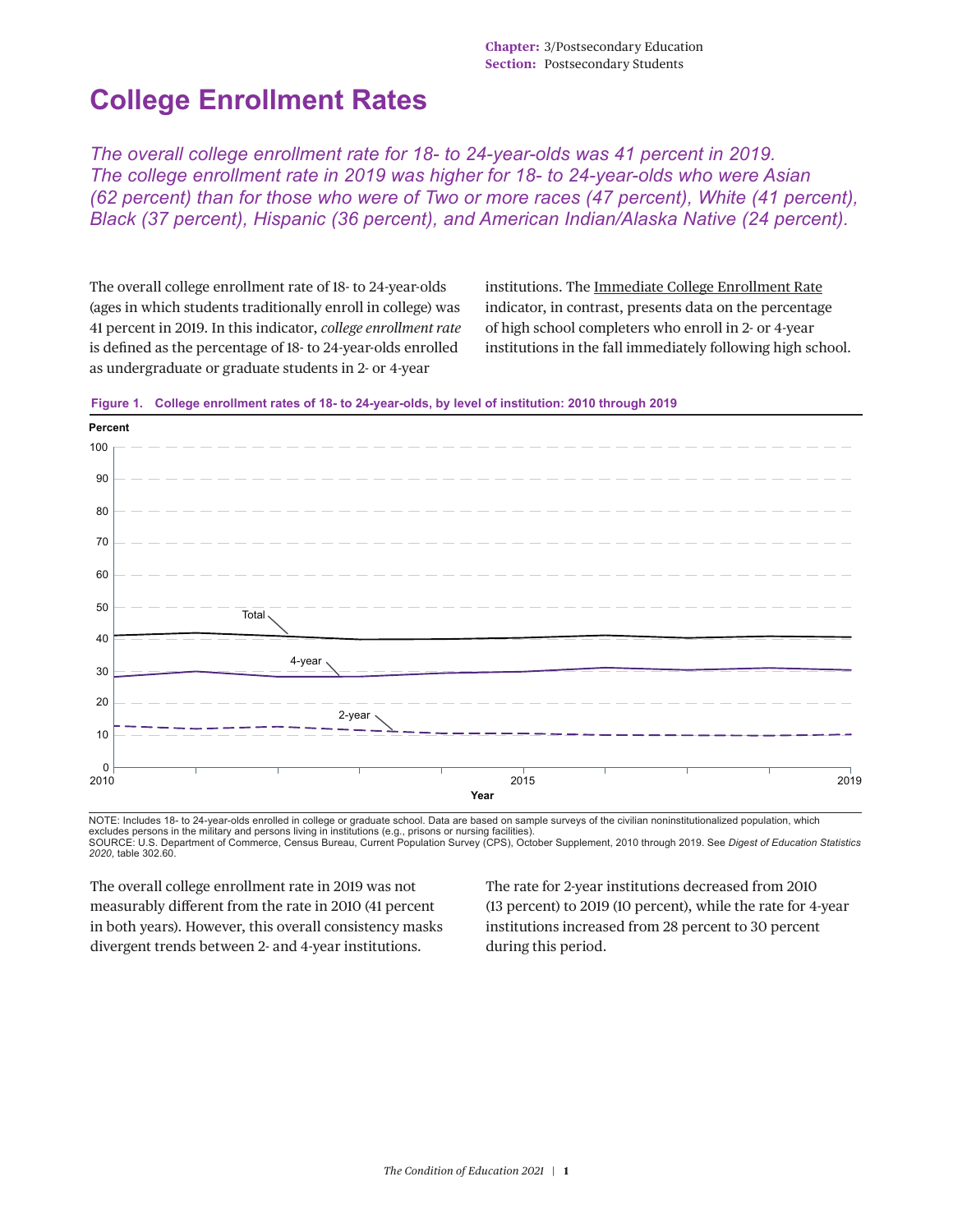

## **Figure 2. College enrollment rates of 18- to 24-year-olds, by race/ethnicity: 2010 and 2019**

NOTE: Includes 18- to 24-year-olds enrolled in college or graduate school. Data are based on sample surveys of the civilian noninstitutionalized population, which excludes persons in the military and persons living in institutions (e.g., prisons or nursing facilities). Race categories exclude persons of Hispanic ethnicity. Although rounded numbers are displayed, the figures are based on unrounded data.

SOURCE: U.S. Department of Commerce, Census Bureau, Current Population Survey (CPS), October Supplement, 2010 and 2019. See *Digest of Education Statistics 2020*, table 302.60.

The college enrollment rate for Hispanic 18- to 24-year-olds was higher in 2019 (36 percent) than in 2010 (32 percent). The college enrollment rate for their American Indian/ Alaska Native peers was lower in 2019 (24 percent) than in 2010 (41 percent). There was no measurable difference between these years' college enrollment rates for those who were White, Black, Asian, Pacific Islander, and of Two or more races.

In 2019, the college enrollment rate among 18- to 24-year-olds was higher for those who were Asian (62 percent) than for those who were of Two or more races (47 percent), White (41 percent), Black (37 percent), Hispanic (36 percent), and American Indian/Alaska Native (24 percent).

In every year from 2010 to 2019, the college enrollment rate for those who were Asian was higher than the rates for those who were White, Black, and Hispanic. The college enrollment rate for those who were White was higher than the rate for those who were Black in every year from 2010 to 2018; the two rates were not measurably different in 2019. The college enrollment rate for those who were White was also higher than the rate for those who were Hispanic in every year from 2010 to 2019 except for 2016, when the rates were not measurably different.